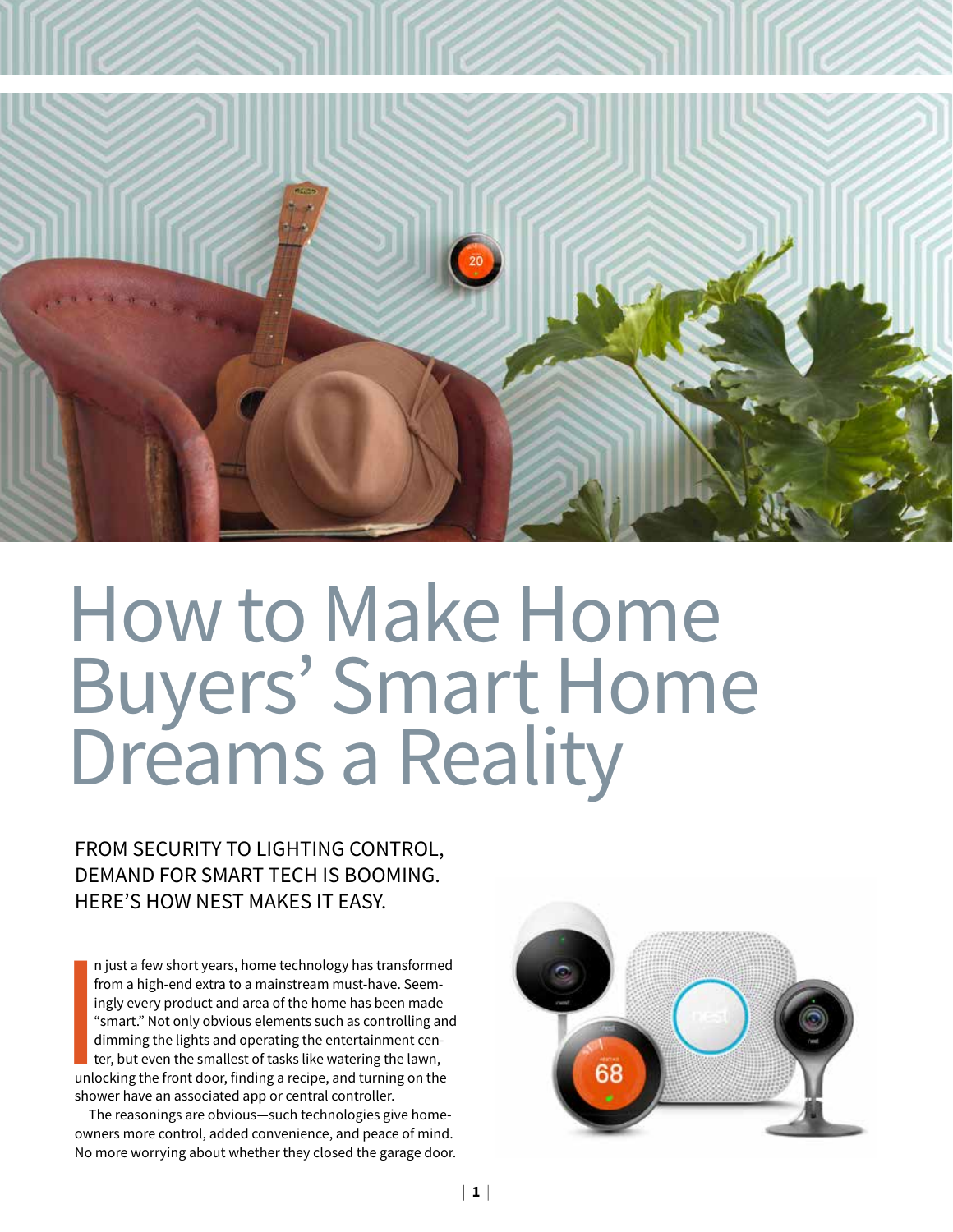

No more pulling up to a dark house. No more wasting heat when no one's home.

All of this is made possible not just by demand, but by innovation. Today's technology is simple, easy to apply, and much more affordable, paving the way for its proliferation to every sector of daily life.

#### **THEN VS. NOW**

Technology has always played a role in American homes, but probably most noticeably in the 2000s, when structured

With the proliferation of wireless and Bluetooth, and with the invention of smartphones and tablets, technology is easier to implement, less expensive, and more accessible to everyone, from an apartment dweller to a first-time buyer to an empty nester. Devices such as the Nest Thermostat and Amazon Echo offer an easy entry point into home control as well as a pathway to ever-expansive technology options.

What's most notable about today's systems is that they are almost exclusively plug and play, intuitive to set up and use, and highly customizable. Homeowners can easily pick and choose what they want to control—from lighting to locks and add on whenever they want long after they've moved in. It's an all-access breakthrough that extends far beyond the home, to Starbucks apps, fitness schedulers, and Uber.

Needless to say, consumers have come to expect nearly every aspect of their life to be accessible through an app on their smartphones—and homes, both new and existing, are no exception.

#### **TECHNOLOGY IN DEMAND**

Early in 2016, Coldwell Banker predicted that the year would be an important one for the proliferation of smart-home technology. "The year 2020 has long been a benchmark for when the smart home will finally be mainstream, but according to the results of the 'Smart Home Marketplace Survey' from Coldwell Banker Real Estate, that time may come sooner than we originally thought," the company reported.

The study , which surveyed more than 4,000 American adults in October 2015, found that smart homes are indeed taking off, with nearly half of respondents (45 percent) reporting that they either own smart-home technology or plan to in-

**"Older generations are adopting certain types of smart home technology faster than younger ones. For instance, 40 percent of those over 65 who own smart home products currently have smart temperature products, compared to only 25 percent of Millennials (ages 18 to 34)."**

**—Coldwell Banker Real Estate Smart Home Marketplace Survey**

vest in it within the year. Of those who do not currently own smart home technology, 27 percent indicated they planned to incorporate it in 2016.

The most appealing technology to respondents for new-home buying was security and temperature. Less in-demand applications were smart appliances and entertainment.

And it's not just new construction and new-home

sales. The "2016 U.S. Houzz Smart Home Trends Survey" , conducted in collaboration with CEDIA, surveyed homeowners who are conducting, are planning to conduct, or have recently completed a remodel and found that nearly half are incorporating technology that can be controlled via a smartphone, tablet, or computer.

wiring systems were all the rage and home theaters were a must-have for move-up and custom home buyers. Centralized systems with touchscreens were a precursor to today's smartphone and tablet controls. Lighting controls in particular caught on as a preview of the broader conveniences to come. Just 10 years later, technology has moved to the masses.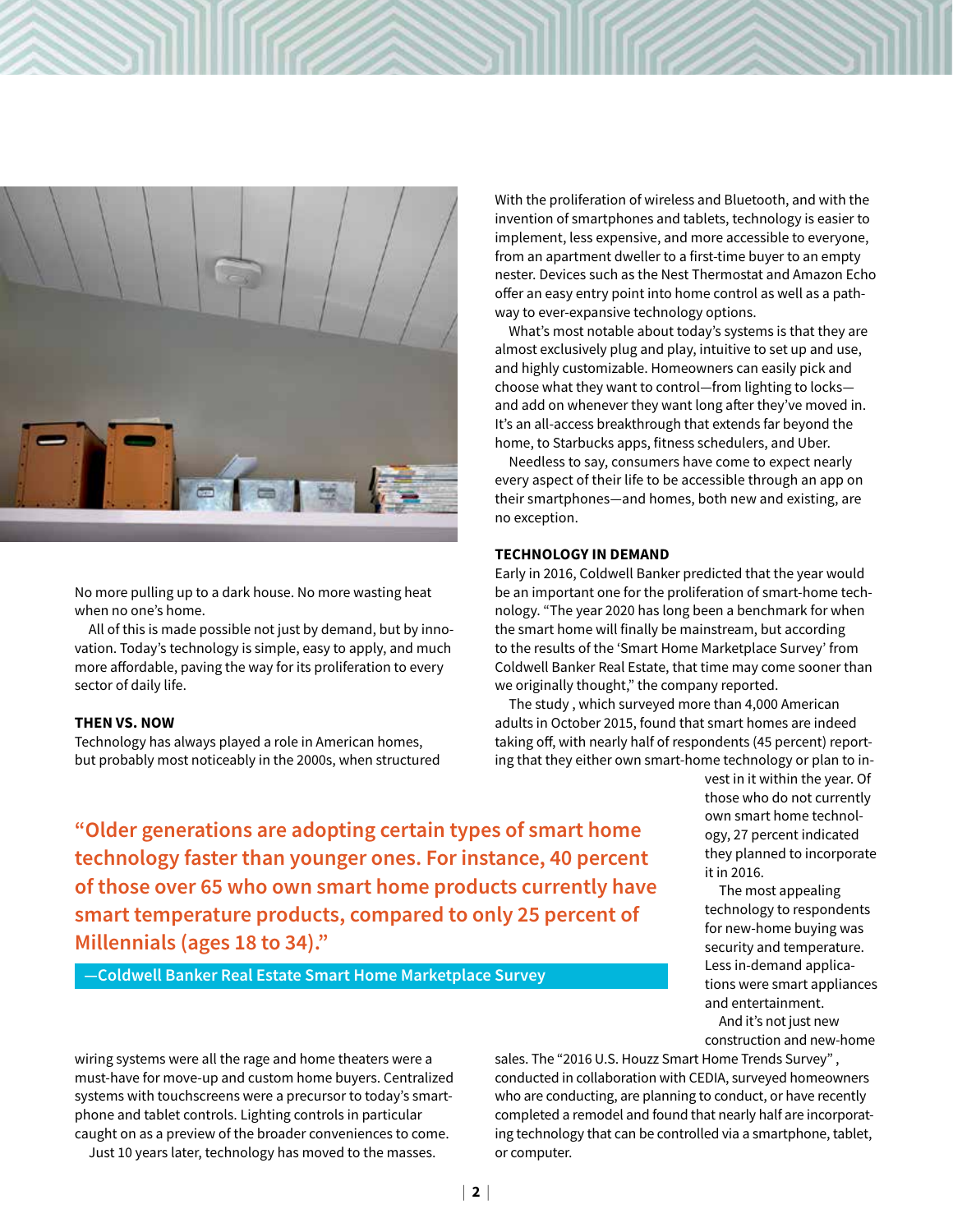

Among the top technologies homeowners said they are installing were security/safety (25 percent), entertainment (18 percent), climate control (14 percent), and lighting (12 percent).

#### **FULFILLING BUYERS' WISH LISTS**

Even with plug-and-play systems, incorporating technology and understanding everything that's out there can be overwhelming to builders, particularly considering there are hundreds of other materials in the structure to worry about.

#### **That's where Nest comes in.**

Nest's mission is to create a home that's thoughtful—one that takes care of itself and the people inside it. The company accomplishes this through simple and beautiful hardware, software, and services, which today comprise the Nest Learning Thermostat, Nest Protect smoke and carbon monoxide (CO) alarm, Nest Cam Indoor, Nest Cam Outdoor, and Nest app. Each component works seamlessly alone or together, as well as with hundreds of other connected products. This provides builders with flexibility to make homes smart-ready for all buyers, then allow those buyers to expand and add on per their own tastes and desires.

#### **Nest Learning Thermostat**

The Nest Thermostat was Nest's first product to market, revolutionizing the climate control industry in both design and functionality. It's ability to learn and program itself delivers energy and cost savings. The thermostat is motion-sensing and self-programming, learning from occupant behavior to build a personalized climate-control schedule. In fact, independent studies like those by Energy Trust of Oregon and Vectren Energy Delivery calculated average savings of \$130 to \$145 per year.

## **Nest at Work: Quadrant Homes**

In the Seattle suburbs, premium builder Quadrant Homes is incorporating Nest products into<br>its technology and sustainability features. "Our<br>purpose as a company is to 'Inspire positive change **n the Seattle suburbs, premium builder Quadrant Homes is incorporating Nest products into its technology and sustainability features. "Our in people's lives one Quadrant home at a time,'" says president Ken Krivanec. "We believe that through our interactions and our approach to thoughtful design that people will have a positive experience."**

**As part of this mission, Quadrant builds sustainably with Living Smart®, a comprehensive approach to responsible development, high-performing homes, and cost savings that encompasses four components—HealthSmartTM, EnergySmartTM, WaterSmartTM, and EarthSmartTM.**

**Embracing technology is a key method for accomplishing those goals, and it is a must-have for attracting Quadrant's target buyer. The builder delivers on many levels, from keyless entry and automated garage door openers to integrated home automation to CAT 6 wiring and drop zones with USB ports. "Buyers expect to walk in and have a smart house," Krivanec says. "Whether that's Sonos, Savant, Lutron, or Nest—anything you can do from your phone, homeowners expect that."**

**Part of Nest's appeal to Quadrant is its learning capabilities and opportunities for customization. "Every family is different. At Quadrant, you can choose from a variety of sites and plans and personalize them to your liking, and Nest provides that type of flexibility as well," Krivanec says. "Nest works across interfaces, platforms, and apps; it allows customers to choose the way they want to live. In fact, one of the things we're most excited about is what we don't know about Nest. What will they bring before people even expect it?"**

**Quadrant recently opened a Design Studio in Bellevue, Wash., an innovative selection center that includes an interactive tech wall showcasing its smart-home offerings and how they work together. "Nest fits right in with this ability to offer consumers a way to futureproof their life," Krivanec says.**

#### **Nest Protect**

According to the National Fire Protection Association, from 2009 to 2013, three of every five home fire deaths occurred in homes without smoke alarms or with non-working smoke alarms. What's more, modern construction materials have increased the speed of flame spread, giving homeowners less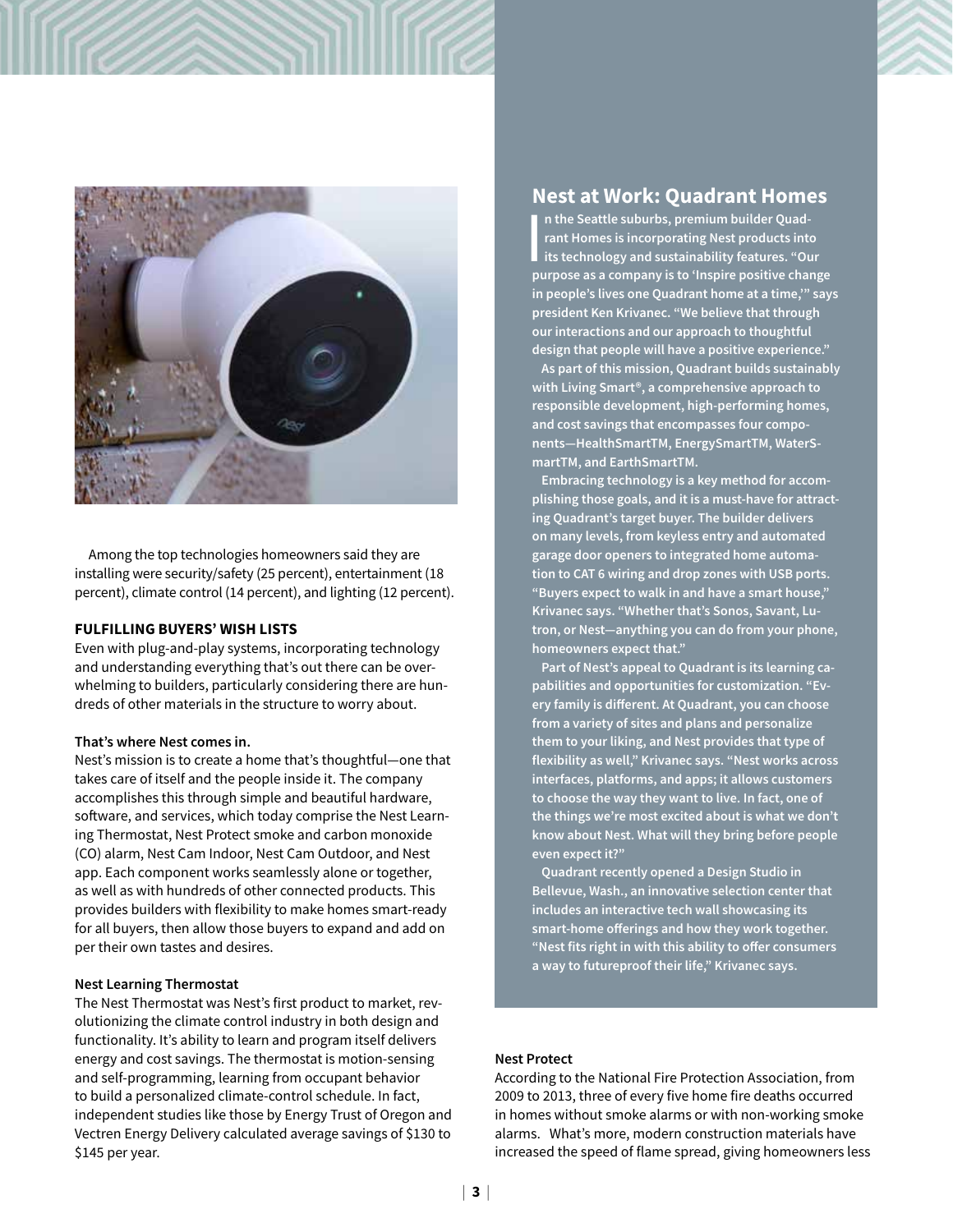**"Americans with a household income of \$50k to \$75k and those with a household income of \$75k to \$100k are adopting smart home technology at nearly identical paces: 25 percent adoption for those in the \$50k to \$75k range and 26 percent adoption for those in the \$75k to \$100k [bracket]. The same is true for people with only some college education and people who graduated from college: 26 percent versus 27 percent."**

**—Coldwell Banker Real Estate Smart Home Marketplace Survey**

time to get out. Nest Protect uses a split-spectrum sensor to help keep occupants safe with features that also eliminate some of the hassles associated with traditional devices. Nest Protect self-checks its batteries and sensors and alerts homeowners to replacement needs with a green glow rather than an annoying chirp. The alert system uses a voice system first, allowing homeowners to turn off false alarms, and identifies in which room smoke was detected. An app provides updates to the users' phone when they're home or away.

The Nest Thermostat and Nest Protect can automatically work together: If Nest Protect detects CO, it can tell the Nest Thermostat to turn off the furnace to help keep the danger from spreading.

#### **Nest Cam Indoor**

Ideal for the growing number of consumers turning to smart technology for safety and security, the Nest Cam Indoor allows homeowners to look in on their houses and families. The camera broadcasts in 1080p HD, records and saves video for

up to 30 days in the cloud, and features a built-in speaker and mic that allow viewers to hear what's happening and potentially scare away intruders. It can also alert the homeowner if conspicuous motion or noise occurs.

#### **Nest Cam Outdoor**

Like Nest Cam Indoor, weatherproof Nest Cam Outdoor provides 24/7 monitoring and alerts. If a homeowner spots something fishy, he or she can speak into the app to scare off an intruder. It provides 24/7 live streaming, can save up to 30 days of footage, and features night vision and 1080p HD with 8-times zoom. Homeowners can receive motion alerts to their phone.

#### **Nest App**

Bringing everything together is the Nest app, which makes all Nest technologies available anywhere, anytime.

When the Nest Thermostat came onto the market, its design and simplicity of operation caught the attention of the indus-

## **Nest at Work: Champion Homes**

**Computer 19 Example 13 Accord 2015** from a simple park model to high-end custom homes and even apartments and hotels, recently added Nest as a smart-tech ontion for many of the 13,000 homes it sells annually **from a simple park model to high-end custom homes and even apartments and hotels, recently added Nest as a smart-tech option for many of the 13,000 homes it sells annually. A base package includes a Nest Thermostat, the Lutron Caseta lighting control kit, and SnapPower outlets with nightlight. The Plus package adds a Nest Cam Indoor, Nest Protect, and SnapPower outlets with nightlight and USB port.** 

**"What's exciting about this is that a mix of our customers already want it, are familiar with it, and have seen it in action," says Dan Grant, director of strategy. "But in a lot of cases, we're the ambassadors for what this technology can do. Nest as an example of a simple technology with a friendly user interface. It doesn't take a hefty learning curve to interact with the product."**

**Champion serves buyers around the country from its 18 facto-**

**ries, so flexibility in managing demographics and geography is essential. "There are over 1,000 products you can integrate Nest and Lutron with," Grant notes. "It was really about giving customers the ability to grow smart-home technology in a way that works best for them. They're not limited to what comes in a prebuilt package. Nest is the staple and gateway to understanding the value and appreciating what smart-home technology does."** 

**Smart-home applications also offer peace of mind to one of Champion's key customer groups: second-home buyers. "[Offering Nest] is really helpful with Millennials who are comfortable with technology, but it's the Baby Boomers … who appreciate the convenience, value, energy savings, and security and comfort they get from these controls," Grant notes. "They're really excited about this too, so they're an audience where this package is going to be a big win for us."**